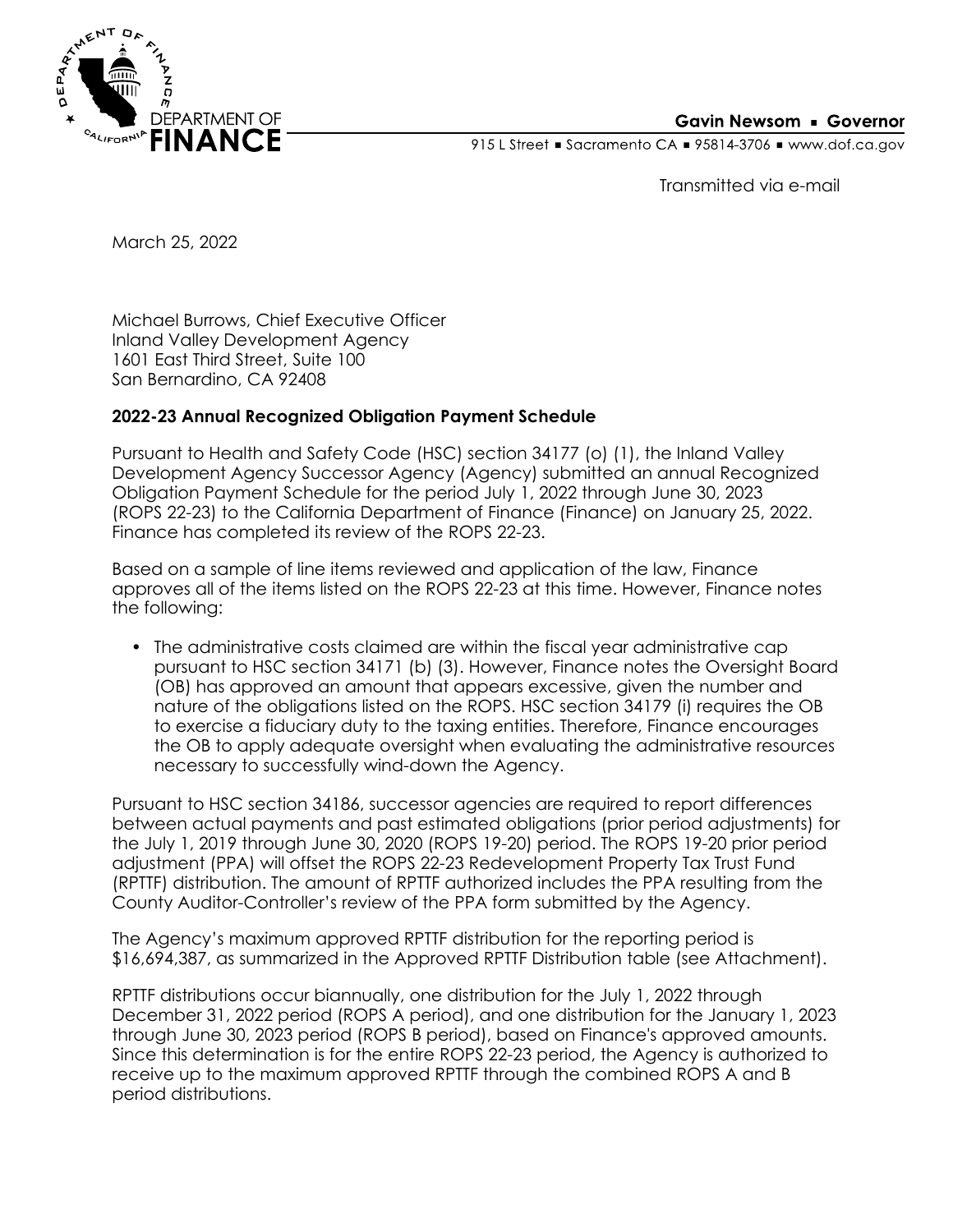Michael Burrows March 25, 2022 Page 2

This is our final determination regarding the obligations listed on the ROPS 22-23. This determination only applies to items when funding was requested for the 12-month period. If a determination by Finance in a previous ROPS is currently the subject of litigation, the item will continue to reflect the determination until the matter is resolved.

The ROPS 22-23 form submitted by the Agency and this determination letter will be posted on our website:

<http://dof.ca.gov/Programs/Redevelopment/ROPS/>

This determination is effective for the ROPS 22-23 period only and should not be conclusively relied upon for future ROPS periods. All items listed on a future ROPS are subject to Finance's review and may be adjusted even if not adjusted on this ROPS or a preceding ROPS. The only exception is for items that have received a Final and Conclusive determination from Finance pursuant to HSC section 34177.5 (i). Finance's review of Final and Conclusive items is limited to confirming the scheduled payments as required by the obligation.

The amount available from the RPTTF is the same as the amount of property tax increment available prior to the enactment of the redevelopment dissolution law. Therefore, as a practical matter, the ability to fund the items on the ROPS with property tax increment is limited to the amount of funding available to the Agency in the RPTTF.

Please direct inquiries to Zuber Tejani, Supervisor, or Michael Barr, Staff, at (916) 322-2985.

Sincerely,

Charyl S. McComick

JENNIFER WHITAKER Program Budget Manager

Linda Santillano, Chief Deputy, Property Tax, San Bernardino County cc: Alka Chudasama, Assistant Director of Finance, Inland Valley Development Agency